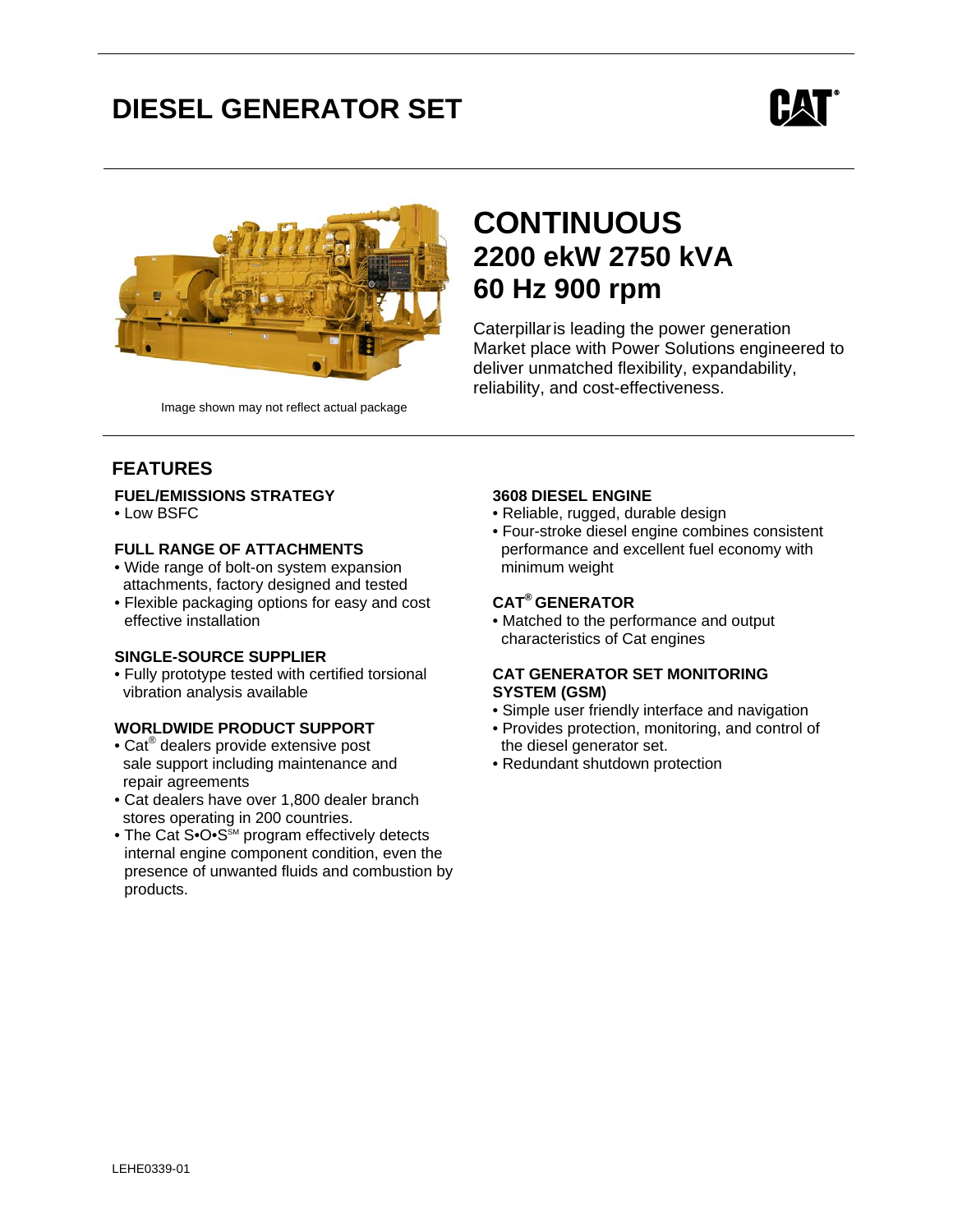# **CONTINUOUS 2200 ekW 2750 kVA**



# **FACTORY INSTALLED STANDARD & OPTIONAL EQUIPMENT**

| <b>System</b>          | Standard                                                                                                                                                                                                                                                                                                                                                       | Optional                                                                                                                                                       |
|------------------------|----------------------------------------------------------------------------------------------------------------------------------------------------------------------------------------------------------------------------------------------------------------------------------------------------------------------------------------------------------------|----------------------------------------------------------------------------------------------------------------------------------------------------------------|
| Air Inlet              | • Aftercooler, fresh water, corrosion resistant coated<br>(air side)<br>• Air inlet shutoff<br>• Air Cleaner<br>· Breather, crankcase, top-mounted<br>· Turbocharger, engine oil lubricated                                                                                                                                                                    | Soot Filter<br>[ ] Air cleaner Louver Assembly<br>J Vertical Support Bracket<br>[ ] Heavy Duty Air Cleaner<br>[ ] Air Inlet Adapter<br>[ ] Boost Control Valve |
| Cooling                | • Engine coolant water drains<br>• Front Mounted Turbos<br>• Three-bundle oil cooler.<br>• Water Temperature Regulator<br>• Jacket Water Thermostats                                                                                                                                                                                                           | [ ] Heat Exchanger for single circuit<br>[ ] Heating Aids<br>[ ] Cooling System Aids<br>[ ] Auxiliary Water Pump<br>[ ] Expansion Tank                         |
| Exhaust                | • 457 mm (18 in) Cat bolt pattern<br>· Dry, gas tight, exhaust manifold<br>• Includes adapter, flexible exhaust fitting                                                                                                                                                                                                                                        | [ ] Flexible Exhaust Fittings<br>[ ] Weld Flange and Related Hardware                                                                                          |
| Fuel                   | • Simplex or Duplex                                                                                                                                                                                                                                                                                                                                            | [ ] Fuel Priming Pump<br>[ ] Duplex Primary Fuel Strainer<br>[ ] Fuel System Connections                                                                       |
| Generator              | • Custom Generator Per Generator Data Sheet<br><b>Completed by Dealer</b>                                                                                                                                                                                                                                                                                      | [ ] 3 Phase, six leads, WYE<br>[ ] Class F insulation<br>[ ] Bus bar connections<br>[ ] Winding temperature detectors<br>[ ] Anti-condensation space heaters   |
| Governor               | • UG Actuator                                                                                                                                                                                                                                                                                                                                                  | [ ] Electronic/ Actuators<br>[ ] Digital Programmers<br>[ ] Battery Backup/Power Supply<br>$\lceil$ 1230 UA<br>[ 1723 Plus<br>[ ] EGB Actuator                 |
| Lube                   | • Centrifugal oil filters with single shutoff<br>· Service side engine mounted on cylinder block<br>inspection covers<br>. Wet oil sump. Includes engine-driven main lubrication<br>pump, installed oil lines, engine-driven oil pump and<br>oil pan.<br>• Oil filler and dipstick<br>· Valve, oil pressure regulating<br>· Valves, crankcase explosion relief | Oil Pan Drain valve<br>Γl<br>[ ] Lube ANSI adapter (Emergency Connection)                                                                                      |
| Mounting               | • Damper, torsional vibration<br>• Engine and Generator Mounting                                                                                                                                                                                                                                                                                               | [] Isolator<br>Spring type vibration isolator<br>[ ] Vertically Restrained<br>[ ] Non-vertically Restrained                                                    |
| Starting /<br>Charging | • Vane type air starter<br>. Two motors, engine mounted at rear, on left side<br>· Includes air silencer<br>• Line Group for Single Point Custom Connection                                                                                                                                                                                                    | <b>Pressure Reducing Valve</b><br>Compressed Air Flex Hose<br><b>Turbine Type Air Starters</b><br><b>Redundant Air Starters</b>                                |
| General                | · Paint, Caterpillar yellow<br>· Pumps, gear driven: fuel, oil, jacket water,<br>aftercooler/oil cooler water                                                                                                                                                                                                                                                  | [ ] Custom Paint Colors                                                                                                                                        |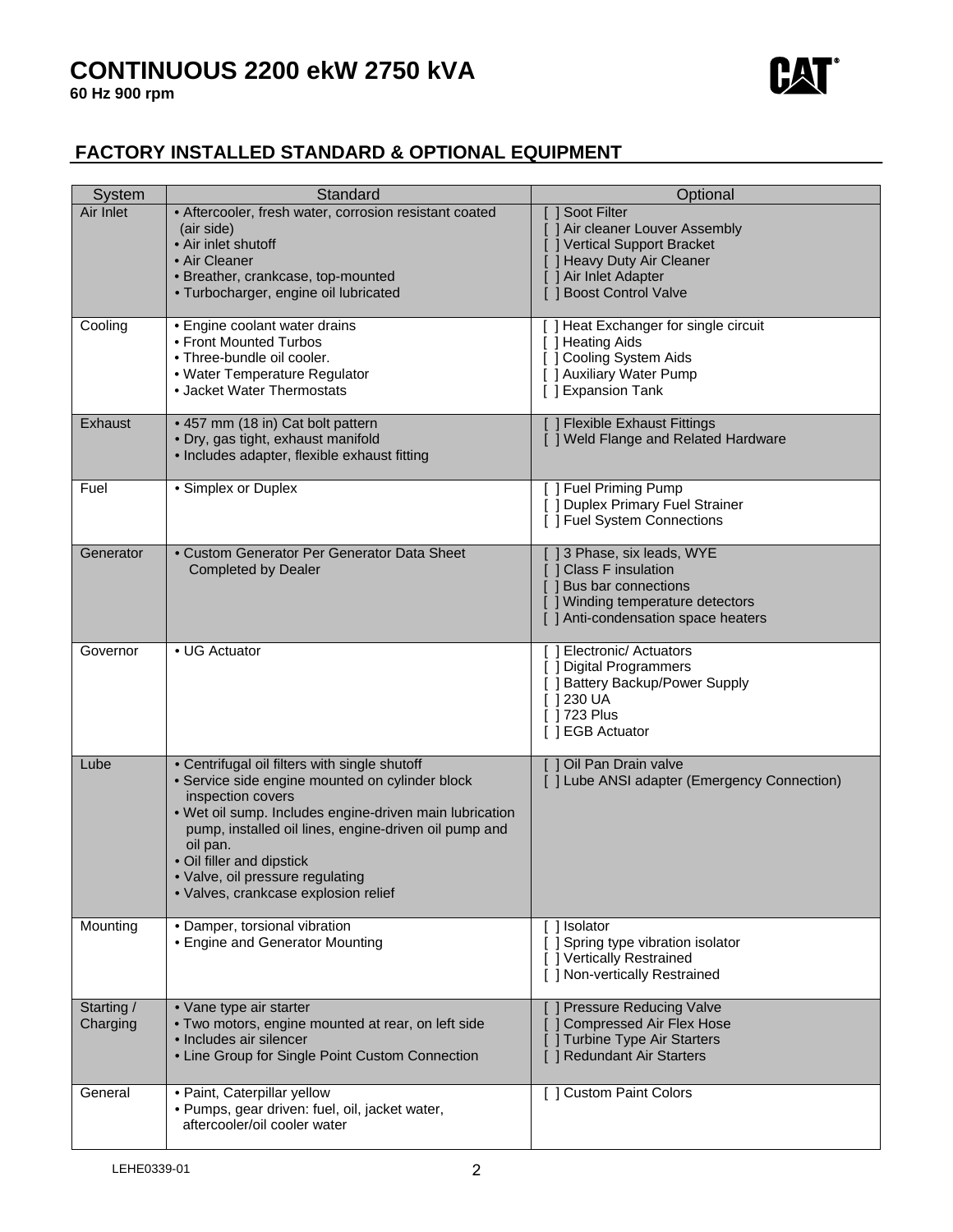

## **SPECIFICATIONS**

### **CAT GENERATOR**

| Number of bearings Two Bearing              |                   |
|---------------------------------------------|-------------------|
| Insulation Normal Class F or H              |                   |
|                                             |                   |
| Over speed capability - % of rated125%      |                   |
|                                             |                   |
| Voltage regulator 3 phase sensing with load | adjustable module |

### **CAT DIESEL ENGINE**

3608, V-8, 4 stroke, water-cooled diesel

| Total Displacement148L(9,016 in <sup>3</sup> ) |  |
|------------------------------------------------|--|
|                                                |  |
|                                                |  |
| Fuel systemDirect Unit Injection               |  |

### **Generator Set Monitoring System (GMS)**

Features:

- 10 inch (254 mm) color monitor to display all engine parameters and alarm annunciation
- Annunciation of all engine shutdowns, alarms, and status points
- Start/prelube control switch, fuel control switch and emergency stop buttons
- Speed control switch with automatic changing to ball head control when a governor failure occurs, if ball head control is available. Contacts are available for customer use.
- Selection of local/remote control of engine
- Selection of idle/rated control of engine.
- Equipped for remote communication
- Four 4-20mA outputs (programmable)
- Relay contract signals to the remote monitoring system (summary shutdown, summary alarm, local operation/remote, engine running, PLC failure, fuel control and idle/rated).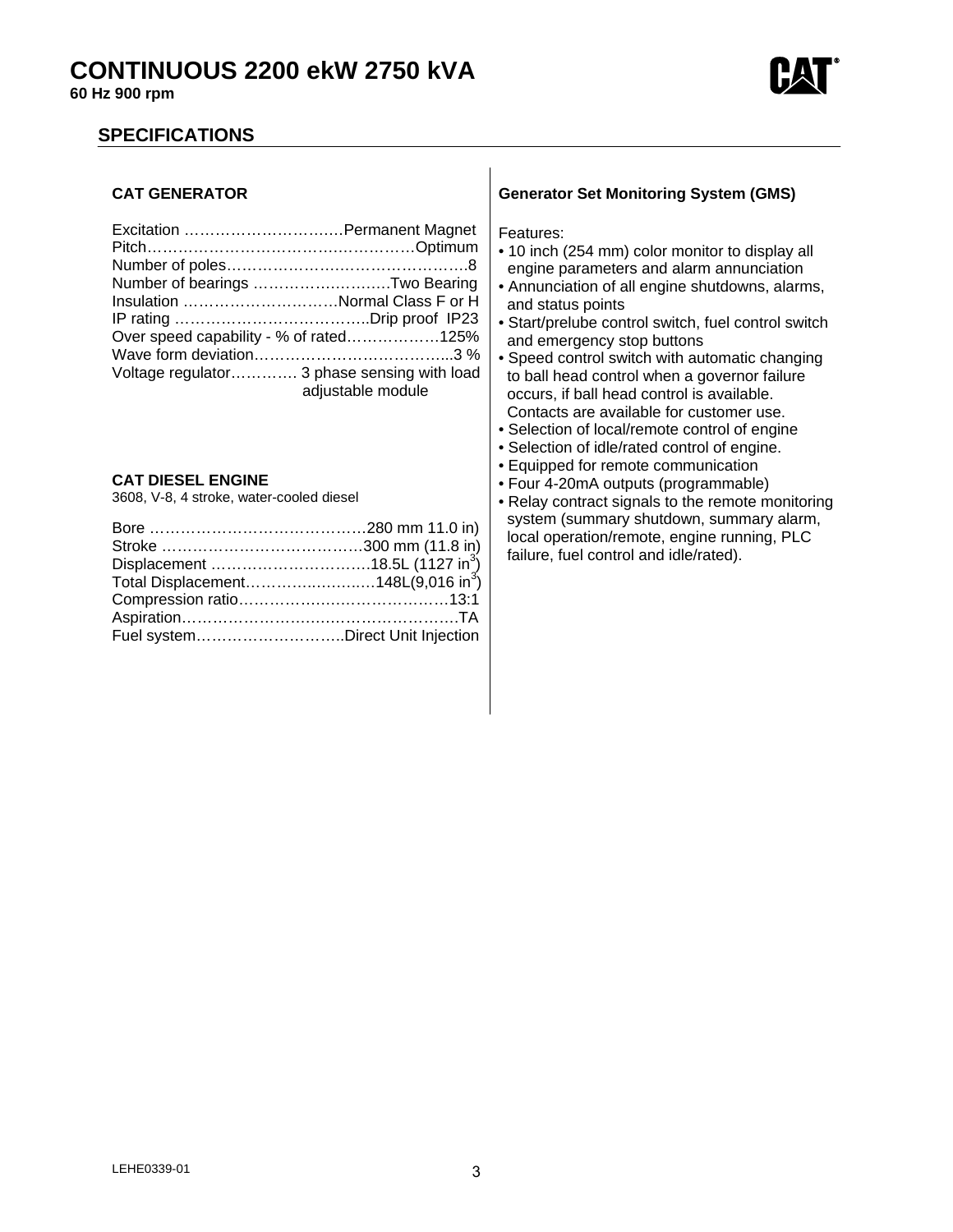# **CONTINUOUS 2200 ekW 2750 kVA**

**60 Hz 900 rpm** 



# **TECHNICAL DATA**

| Open Generator Set - 900 rpm/60 Hz                                                                                                                                                                                                                                                                                                                                                                                                                                  | <b>NOTES</b>                                       | <b>CONTINUOUS</b>                                                                                                                                                                                     |
|---------------------------------------------------------------------------------------------------------------------------------------------------------------------------------------------------------------------------------------------------------------------------------------------------------------------------------------------------------------------------------------------------------------------------------------------------------------------|----------------------------------------------------|-------------------------------------------------------------------------------------------------------------------------------------------------------------------------------------------------------|
|                                                                                                                                                                                                                                                                                                                                                                                                                                                                     |                                                    | DM5412-06                                                                                                                                                                                             |
| <b>RATING</b><br><b>Engine Power</b><br><b>Generator Power</b><br>Engine efficiency (ISO 3046/1)<br>Engine efficiency (nominal)                                                                                                                                                                                                                                                                                                                                     | (2)<br>(2)<br>(1)<br>(1)                           | 2300 bkW<br>2200 ekW<br>44.0%<br>42.7%                                                                                                                                                                |
| <b>ENGINE DATA</b><br>Fuel Consumption (ISO3046/1)<br><b>Fuel Consumption (nominal)</b><br>Fuel Consumption (90% confidence)<br>Air Flow (@ 25°C, 101.3 kPaa)<br><b>Air Mass Flow</b><br><b>Compressor Outlet Pressure</b><br><b>Compressor Outlet Temperature</b><br><b>Inlet manifold Pressure</b><br><b>Inlet Manifold Temperature</b><br>Timing<br><b>Exhaust Stack Temperature</b><br>Exhaust Gas Flow (@stack temp, 101.3kPa)<br><b>Exhaust Gas Mass Flow</b> | (1)<br>(1)<br>(1)<br>(10)                          | 192.5 g/bkw-hr<br>196.3 g/bkw-hr<br>198.6 g/bkw-hr<br>234.0 m3/min<br>15660 kg/hr<br>252.6 kPa(abs)<br>182.9 °C<br>251.2 kPa(abs)<br>64.2 °C<br>11.0 °BTDC<br>384.0 °C<br>499.6 m3/min<br>16114 kg/hr |
| <b>ENERGY BALANCE DATA (nominal)</b><br>Fuel Input Energy (LHV)<br>Heat Rej. To jacket water<br>Heat Rej. To atmosphere<br>Heat Rej. To oil cooler<br>Heat Rej. To EXH. (LHV to 25°C)<br>Heat Rej. To EXH. (LHV to 177°C)<br>Heat Rej. To aftercooler                                                                                                                                                                                                               | (1)<br>(4)<br>(5)<br>(6)<br>(4)<br>(4)<br>(7), (8) | 5390 KW<br>485 KW<br>173 KW<br>243 KW<br>1696 KW<br>1245 KW<br>482 KW                                                                                                                                 |
| <b>EMISSIONS</b><br>$NOx$ (as NO)<br>CO<br>THC (molecular weight of 13.018)<br><b>Particulates</b>                                                                                                                                                                                                                                                                                                                                                                  | (9)<br>(3)<br>(3)<br>(9)                           | 11.40 g/bkW-hr<br>0.66 g/bkW-hr<br>0.85 g/bkW-hr<br>0.15 g/bkW-hr                                                                                                                                     |

#### **CONDITIONS AND DEFINITIONS**

ENGINE RATING OBTAINED AND PRESENTED IN ACCORDANCE WITH ISO 3046/1 AND SAE J1995 JAN90 STANDARD REFERENCE **CONDITIONS** 

OF 25°C, 100 KPA, 30% RELATIVE HUMIDITY AND 150M ALTITUDE AT THE STATED AFTERCOOLER WATER TEMPERATURE.

CONSULT ALTITUDE CURVES FOR APPLICATIONS ABOVE MAXIMUM RATED ALTITUDE AND/OR TEMPERATURE. PERFORMANCE AND FUEL CONSUMPTION ARE BASED ON 35 API, 16°C FUEL HAVING A LOWER HEATING VALUE OF 42.780 KJ/KG

USED AT 29°C WITH A DENSITY OF 838.9 G/LITER. **NOTES** 

1) FUEL CONSUMPTION TOLERANCE. ISO 3046/1 IS 0, + 5% OF FULL LOAD DATA. NOMINAL IS ± 3 % OF FULL LOAD DATA.

2) ENGINE POWER TOLERANCE IS ± 3 % OF FULL LOAD DATA.

3) EMISSION DATA SHOWN ARE NOT TO EXCEED VALUES.

4) HEAT REJECTION TO JACKET AND EXHAUST TOLERANCE IS ± 10% OF FULL LOAD DATA. (heat rate based on treated water)

5) HEAT REJECTION TO ATMOSPHERE TOLERANCE IS ±50% OF FULL LOAD DATA. (heat rate based on treated water)

6) HEAT REJECTION TO LUBE OIL TOLERANCE IS ± 20% OF FULL LOAD DATA. (heat rate based on treated water)

7) HEAT REJECTION TO AFTERCOOLER TOLERANCE IS ± 5% OF FULL LOAD DATA. (heat rate based on treated water)

8) TOTAL AFTERCOOLER HEAT = AFTERCOOLER HEAT x ACHRF (heat rate based on treated water)

9) EMISSION DATA SHOWN ARE DRY AND NOMINAL VALUES.

10) TIMING BASED ON AFM INJECTORS.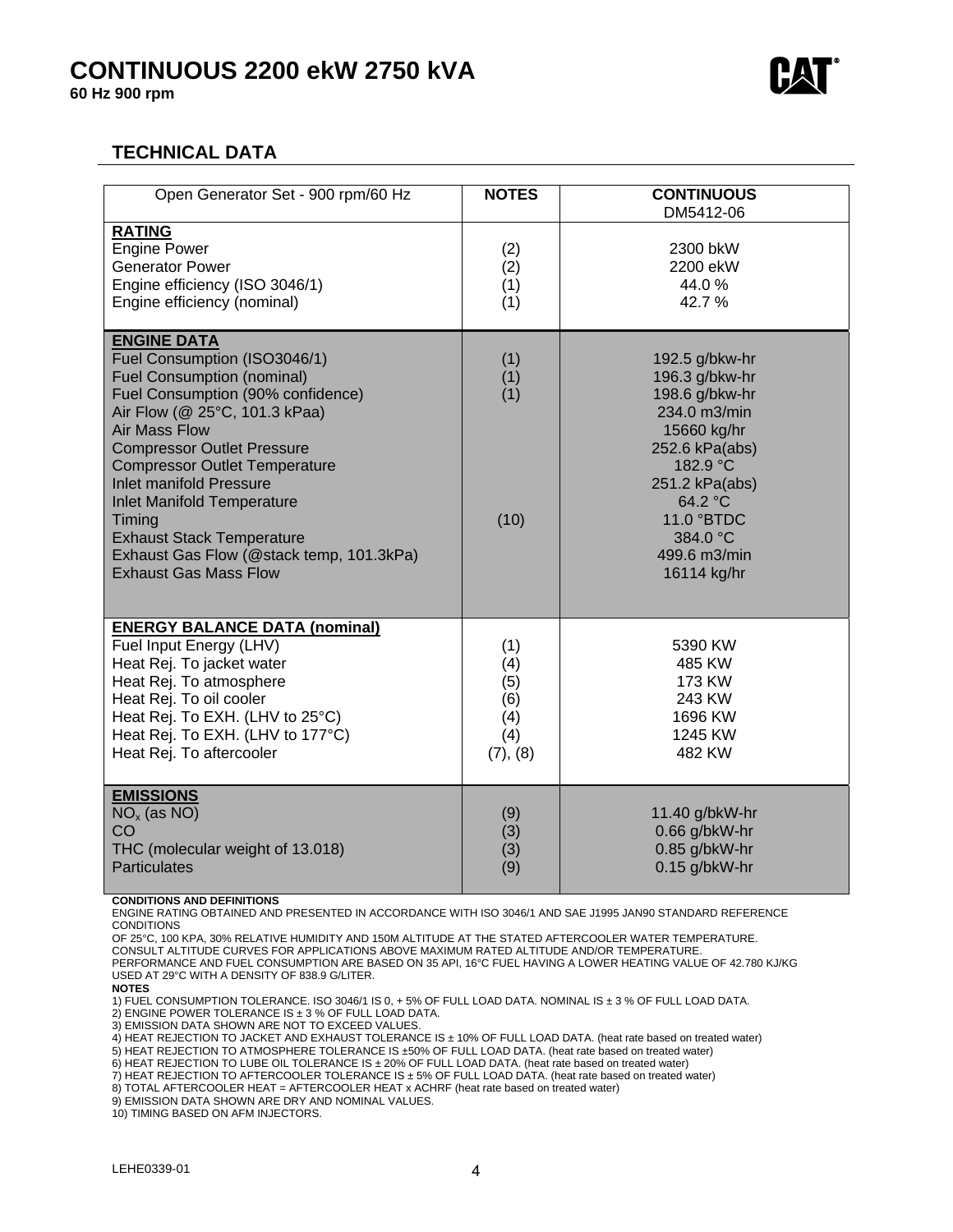# **CONTINUOUS 2200 ekW 2750 kVA**

**60 Hz 900 rpm** 



# **RATING DEFINITIONS AND CONDITIONS**

| Meets or Exceeds International Specifications: .                                                                                                                                                                                                                                                                                                                                                                                           | <b>Ratings</b> are based on SAE J1349 standard conditions.                                                                                                                                                                                                                                                                   |
|--------------------------------------------------------------------------------------------------------------------------------------------------------------------------------------------------------------------------------------------------------------------------------------------------------------------------------------------------------------------------------------------------------------------------------------------|------------------------------------------------------------------------------------------------------------------------------------------------------------------------------------------------------------------------------------------------------------------------------------------------------------------------------|
| AS1359, CSA, IEC60034-1, ISO3046, ISO8528, NEMA                                                                                                                                                                                                                                                                                                                                                                                            | These ratings also apply at ISO3046 standard conditions                                                                                                                                                                                                                                                                      |
| MG 1-22, NEMA MG 1-33, UL508A, 72/23/EEC,                                                                                                                                                                                                                                                                                                                                                                                                  | Fuel Rates are based on fuel oil of 35° API [16° C (60°                                                                                                                                                                                                                                                                      |
| 98/37/EC, 2004/108/EC                                                                                                                                                                                                                                                                                                                                                                                                                      | F)] gravity having an LHV of 42 780 kJ/kg (18,390 Btu/lb)                                                                                                                                                                                                                                                                    |
| <b>Continuous</b> – The continuous power rating is applicable<br>for supplying power indefinitely with no reduction in load.<br>A Continuous power installation shuts down only for<br>routine maintenance and scheduled overhauls. Average<br>Power Output: 70-100%/ Continuous power rating Load:<br>Non-Varying. Typical Hours/Year: Unlimited Typical Peak<br>Demand: 100% of Continuous rated ekW for 100% of the<br>operating hours. | when used at 29° C (85° F) and weighing 838.9 g/liter<br>(7.001 lbs/U.S. gal.). Additional ratings may be available<br>for specific customer requirements, contact your<br>Caterpillar representative for details. For information<br>regarding Low Sulfur fuel and Biodiesel capability, please<br>consult your Cat dealer. |